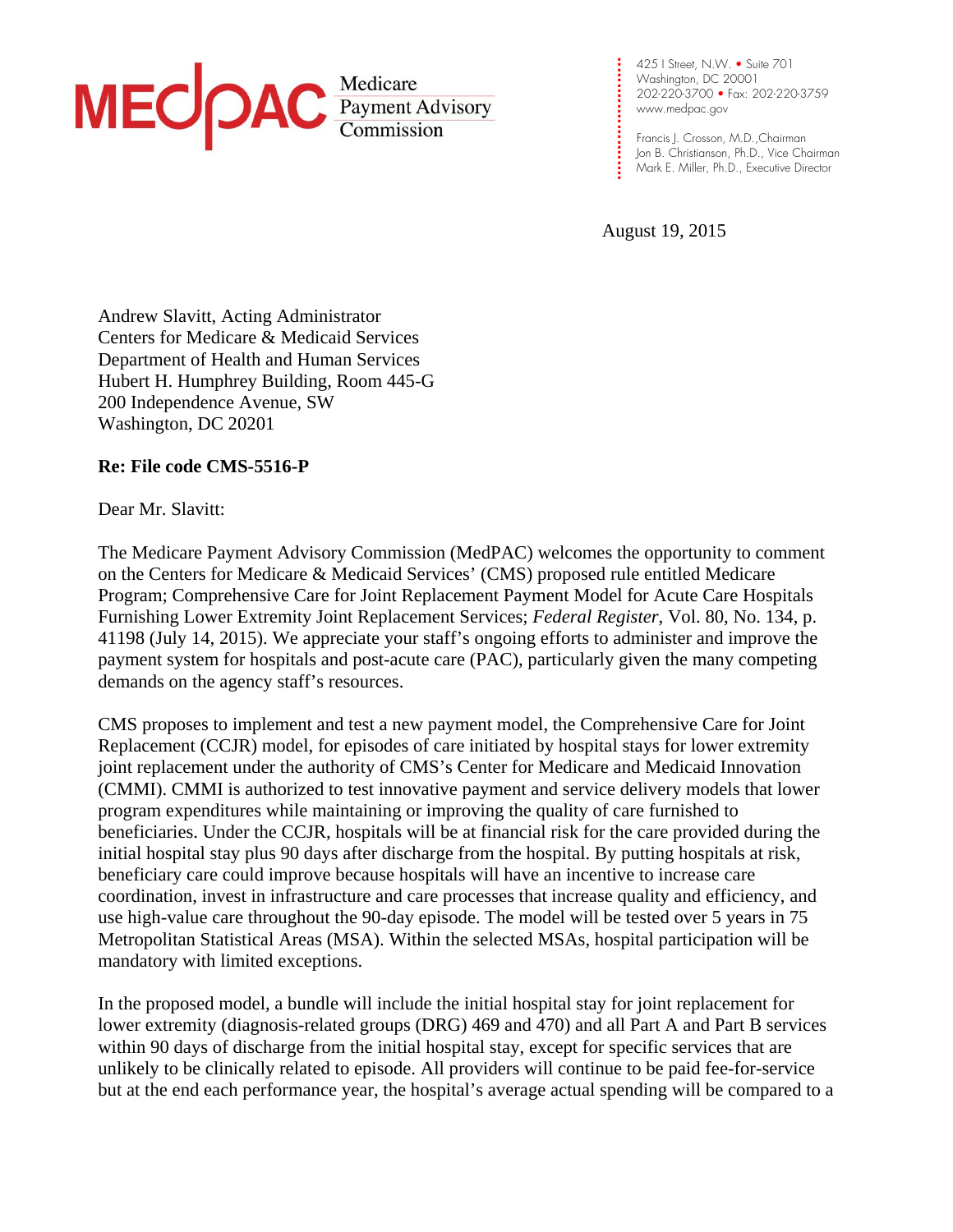"target price." If a hospital's average actual spending exceeds the target price, the hospital will be required to repay Medicare for the difference between the target and actual price, referred to as a "reconciliation amount." If the hospital's actual spending is below the target price, Medicare will pay the reconciliation amount to the hospital if the hospital meets thresholds for three quality measures. The three quality measures include: 30-day readmission rate for hip and knee arthroplasty cases, complication rate for hip and knee arthroplasty cases, and a composite measure of the patient's hospital experience captured by the Hospital Consumer Assessment of Healthcare Providers and Systems (HCAHPS). The HCAHPS asks patients about their hospital experience regarding communication with nurses and physicians, responsiveness of hospital staff, pain management, communication about medications, discharge information, care transition, cleanliness and quietness of the hospital environment, the overall hospital rating, and whether the patient would recommend the hospital.

Target prices will be based on a 3-year average of spending during the 90 days for each DRG, adjusted for differences in wages, special payments, and exceptionally high-cost outliers. CMS proposes to transition target prices from hospital-specific to regionally-based targets. In years 1 and 2, rates would be based on 2/3 hospital-specific spending and 1/3 on the regional average spending; in year 3, the target price would be 1/3 hospital-specific and 2/3 regional; and in years 4 and 5, the target price would be 100 percent regionally based. Once the target price is calculated, CMS proposes to discount the target price by 2 percent. Hospitals have the option to earn back a portion of the discount (that is, the discount would be reduced to 1.7 percent) by submitting information on patient-reported outcome measures.

The Commission recommended the testing of bundled payments in 2008 and since then has researched alternative bundle designs. In its June 2013 Report to the Congress, the Commission discussed the pros and cons of alternative designs, including a bundle spanning the initial hospital stay plus 90 days. Like bundled payments, our work on site-neutral payments supports narrowing the prices paid by Medicare to reflect a beneficiary's care needs, not the setting where services are furnished.

The Commission supports the planned program. CMMI was created to test exactly this kind of alternative payment model. Beyond its broad support, the Commission's comments are organized into five sections: the proposed definition of the bundle, target prices, quality measures, shared risk, and monitoring the program.

## **Proposed definition of the bundle**

The CCJR proposal would exclude stays if the beneficiary dies during the initial hospital stay but does not exclude stays if the beneficiary dies during the 90 days after discharge from the hospital. The Commission believes CMS should exclude stays that include death —either during the initial hospital stay or during the 90 days after discharge—from the calculations of the target price and reconciliation amounts. Stays during which the beneficiary dies could be exceptionally high-cost if the patient lives for most of the 90 days and receives end-of-life care that could result in very highcost episodes. If the beneficiary dies shortly after discharge from the hospital, the patient may receive little PAC or end-of-life care that would result in unusually low-cost episodes. In either case, the episode spending will not be typical and therefore these stays should be excluded from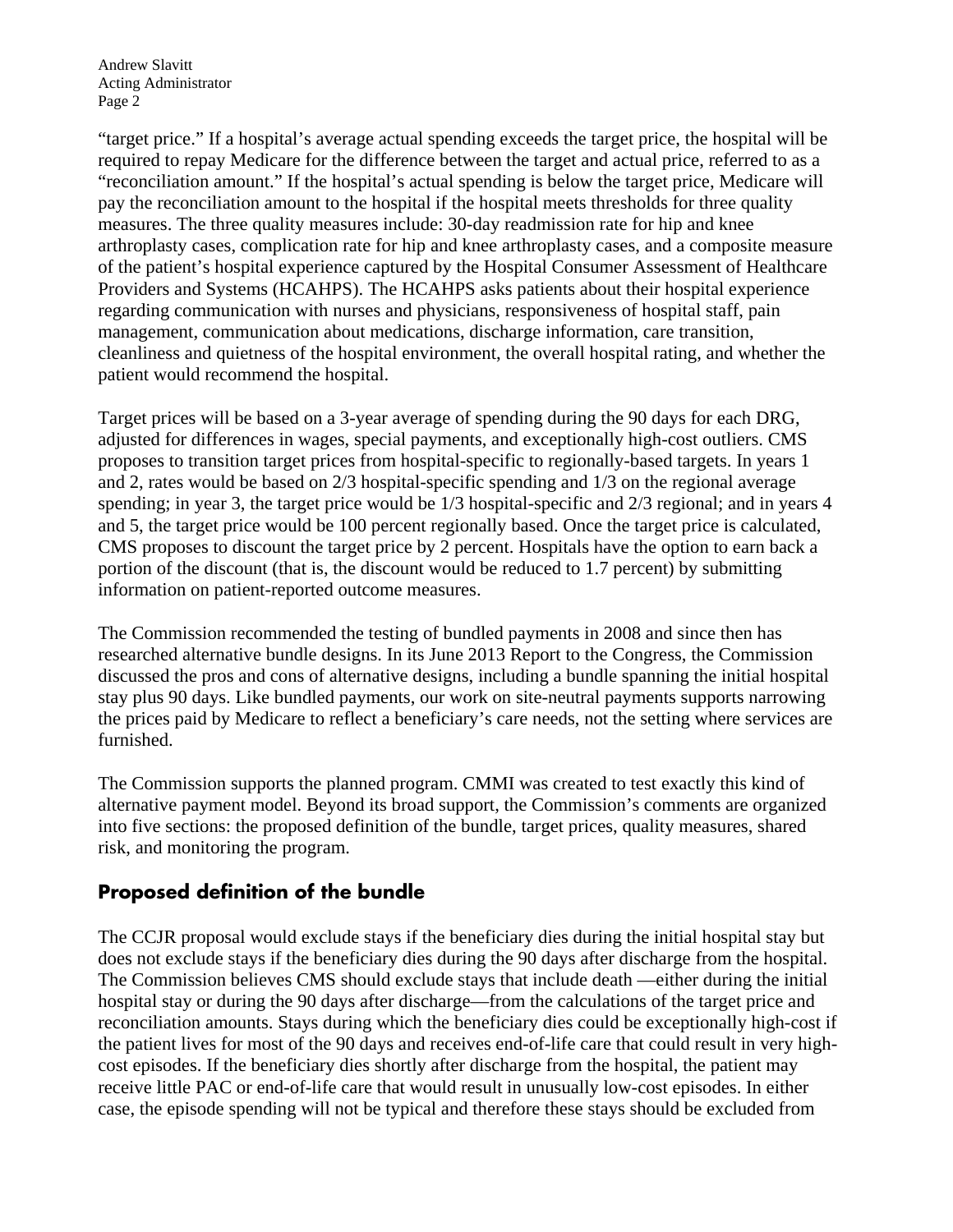calculating the target price or reconciliation amount. In future bundling efforts, CMS should decide on a condition-by-condition basis whether to include or exclude deaths that occur during the 90 days after discharge.

# **Target prices**

To establish the target price for the bundle, CMS proposes to calculate a 3-year average of spending during the 90 days for each DRG (minus the 2 percent discount), adjusted for differences in wages, special payments, and exceptionally high-cost outliers. It does not propose any additional risk adjustment beyond the exclusion of certain clinically unrelated services and hospital readmissions, and the classification of cases into the DRG with or without major complications or comorbidities (DRGs 469 and 470).

The Commission's work on bundled payments and site-neutral payments found considerable variation in spending within joint replacement—between hip and knee replacements and between partial and total hip replacements. In the near term, the Commission urges CMS to compare hospital's actual spending to its target price after adjusting for the procedure mix within the DRG. Without this adjustment, hospitals and physicians would have an incentive to admit patients for lower-cost procedures (knee replacements and total hip replacements) and avoid higher-cost procedures (partial hip replacements). Otherwise, in evaluating hospital performance, hospitals could appear to have changed their spending during the performance year when actually they shifted their mix of cases. Although mandatory participation for hospitals in select markets would dampen the ability of hospitals and physicians to selectively admit patients, it will still be possible by guiding patients to one hospital and away from another. Information to delineate total hip, partial hip, and knee replacements is readily available from hospital claims. In the longer term, CMS should consider other risk adjustment strategies that adjust for differences in patient risk using hierarchical condition categories and functional status.

CMS proposes to transition target prices from a blend of hospital-specific targets and average regional spending to fully region-based targets. The Commission is concerned that the proposed target prices are not nearly aggressive enough to address the wide variation in PAC utilization (and captured in the 90-day spending) across the country that is unlikely to be related to differences in patients' care needs. In 2013, we reported that risk-adjusted spending on PAC care and readmissions within 90 days of discharge from the hospital varied over 50 percent between highand low-spending MSAs. Transitioning to regionally based target prices, as opposed to nationally based targets, will continue to allow large differences in spending across the country. In markets with long-term care hospitals and inpatient rehabilitation facilities, these high-cost settings will raise the hospitals' target prices whereas in markets without these providers, PAC is delivered in lower-cost settings and the target prices will be lower. CMS should transition to national target prices to exert pressure on high-cost regions to bring their spending in line with the spending in other markets. In implementing other national prices, such as the implementation of the skilled nursing facility (SNF), IRF, and LTCH prospective payment systems, CMS did not include regional pricing in the transition to fully national rates but instead chose blends of providerspecific and national rates before ending at fully national rates.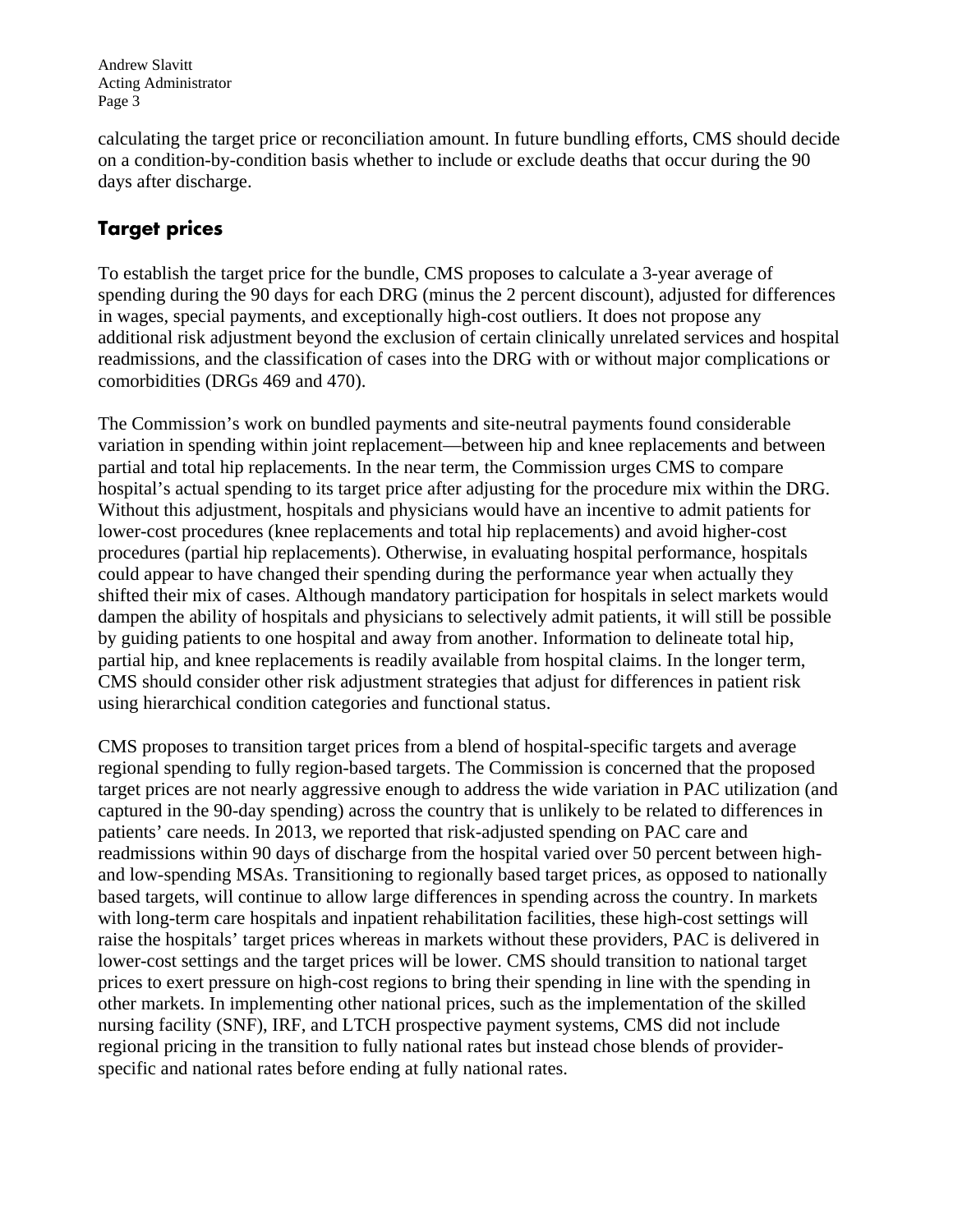### **Quality measures**

Under any prospective payment (including bundled payment), providers have an incentive to furnish fewer services than medically necessary or to use low-cost settings even if another highercost setting would be more appropriate. To discourage these inappropriate provider responses, CMS proposes to gauge quality performance using three measures: 30-day readmission rate for hip and knee arthroplasty cases, complication rate for hip and knee arthroplasty cases, and HCAHPS score. Before CMS will make reconciliation payments to a hospital, the hospital must meet a threshold level of quality for each measure, in addition to keeping episode spending below the target price. The Commission notes that hospitals should know the thresholds before the beginning of the year so they can gauge their performance throughout year with respect to meeting or beating them. For example, if the threshold level is set at the 30th percentile, the hospitals should know the HCAPS score that corresponds to that percentile before the beginning of the year.

The Commission appreciates that CMS has kept the quality measures to a minimum and the metrics are outcome measures. However, the Commission believes that CMS should consider dropping measures related to readmissions because the hospital readmission penalty already exerts pressure on hospitals to lower their readmission rates.

In addition, over time CMS should require information about the patients' changes in function so it can use this as an outcome measure. The proposed set of required measures do not gauge improvement in function, the primary reason beneficiaries undergo the procedures and subsequent rehabilitation. Although the optional data submission includes this information, hospitals may elect to not submit the information. The Commission believes hospitals should collect the same information on function that is required of PAC providers to comply with the requirements of the Improving Medicare Post-Acute Care Transformation (IMPACT) Act of 2014. The IMPACT Act requires the implementation of quality measures that are standardized and interoperable across PAC settings using standardized patient assessment data. Gathering consistent information across hospitals and all PAC settings would enable comparisons of costs, quality of care, and patient outcomes. Those comparisons, in turn, would allow us to assess the value of the services furnished in each setting.

The Commission also believes that the measure of patient experience should transition to one that captures the beneficiary experience during the full episode. The proposed measure is focused on hospital care and transitions to the next setting but does not gather information about the patients' experience later during the 90-day period. It also includes all conditions and all patients (not just program beneficiaries), and excludes patients referred to SNFs. As a result, the measure may not accurately gauge the experience of beneficiaries recovering from joint replacement. The Commission believes that CMS should transition to a measure that is more narrowly tailored to beneficiaries' experience for these conditions during the entire episode of care.

# **Shared risk**

CMS proposes that the hospital bear all financial risk for bundle spending that is above or below the target price, with stop-loss and stop-gain provisions to limit the aggregate gains and losses for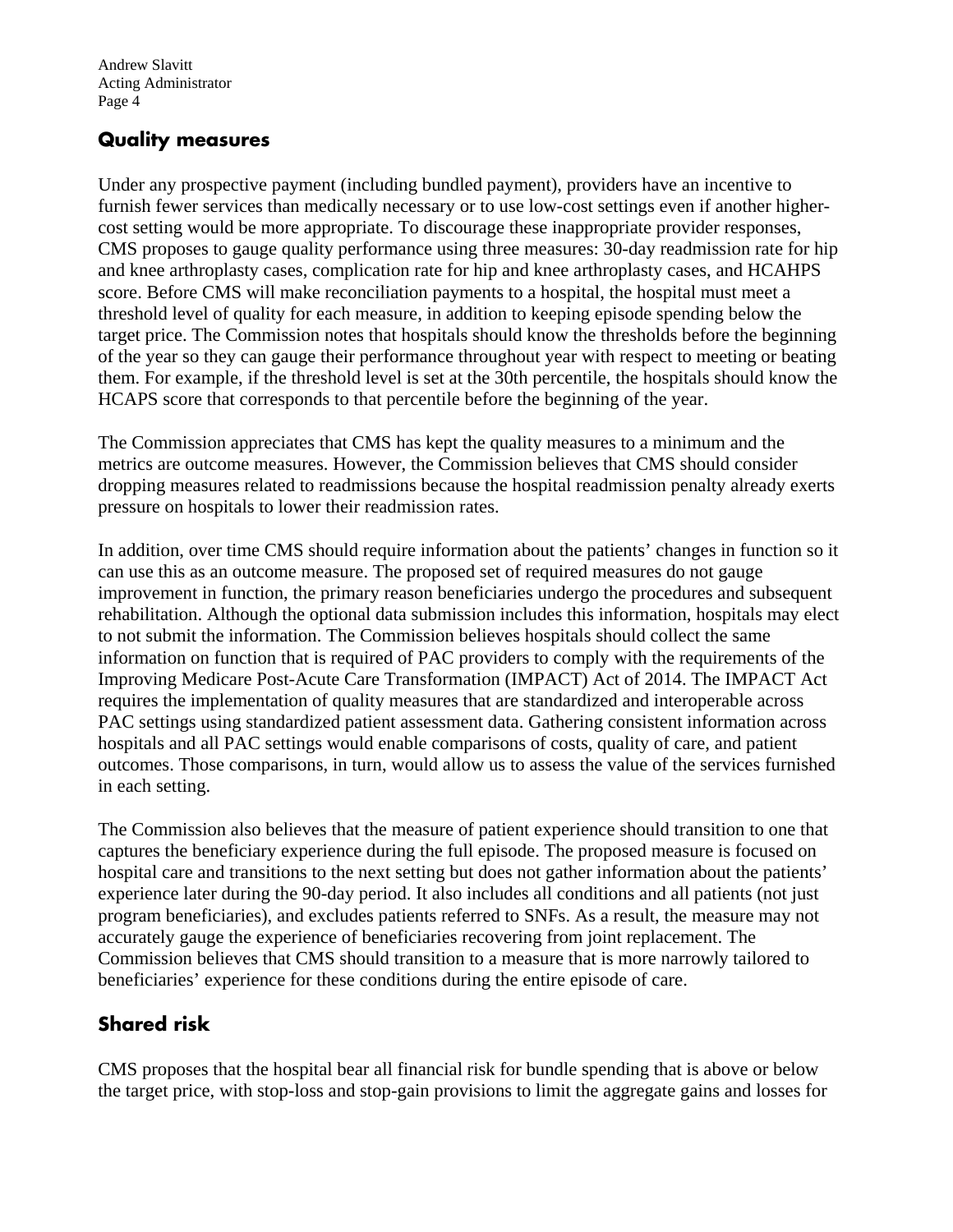each hospital. Although hospitals bear all risk with respect to the Medicare program, they can opt to share this risk with physicians, SNFs, home health agencies (HHA), LTCHs, IRFs, physician groups, and other non-physician practitioners including outpatient therapists. The proposal includes important patient protection provisions that limit the gains that can be shared with any given physician. To counter the financial incentive to guide patients to low-cost providers, CMS proposes to require that participating hospitals furnish a complete list of all PAC options in the market and notes that the Conditions of Participation and the transparency requirements with beneficiaries about the payment model do not preclude hospitals from recommending preferred PAC providers. The proposed rule also requires hospitals to engage patients in shared decisionmaking as a condition of any gainsharing arrangement. CMS states that shared decision-making would help ensure appropriate volume (of particular concern for elective procedures) and the selection of the PAC best matched to the patient's care needs, not simply the lowest cost option.

The Commission supports arrangements that create opportunities for hospitals to cooperate with other providers to increase the value of care furnished to beneficiaries. That said, the Commission believes that when hospitals are at full risk for the entire episode, they should have the tools and flexibility to recommend high-value providers. The Commission has consistently heard from providers that the rules are not sufficiently clear about what is and is not allowed under Medicare rules regarding recommending preferred PAC providers. The Commission believes that CMS should require hospitals to furnish to beneficiaries a list of all PAC providers in the market, indicate providers that are "preferred", and define "preferred" as providers with above-average quality. The proposed rule also does not spell out what would meet the requirement of having adequate shared decision-making. CMS should issue more specific guidance regarding what are, and are not, acceptable approaches to shared decision-making.

### **Gainsharing between hospitals and physicians**

We agree with CMS that gainsharing between hospitals and physicians is appropriate provided that there are protections against gainsharing becoming a way for hospitals to pay physicians for referrals, and there are quality safeguards. CMS has appropriately proposed four key protections for patients and the Medicare program:

- CCJR collaborators may not reduce or limit medically necessary services to any beneficiary, and physicians must continue to select the devices, supplies, and treatments that are in the best interest of the patient.
- Gainsharing payments can only be made for lowering hospital costs (e.g., due to care redesign) or full episode costs below the target price. Gainsharing payments can not directly account for the volume or value of physician referrals.
- The hospital must—in advance—create an accounting formula for estimating the internal hospital cost savings gained from redesigning care with their CCJR partners. After the year is completed, the formula would be used to estimate the savings.
- Each physician's gainsharing payment would be limited to 50 percent of the sum of the total Medicare payment amounts under the physician fee schedule for the physician's patients in the CCJR episodes.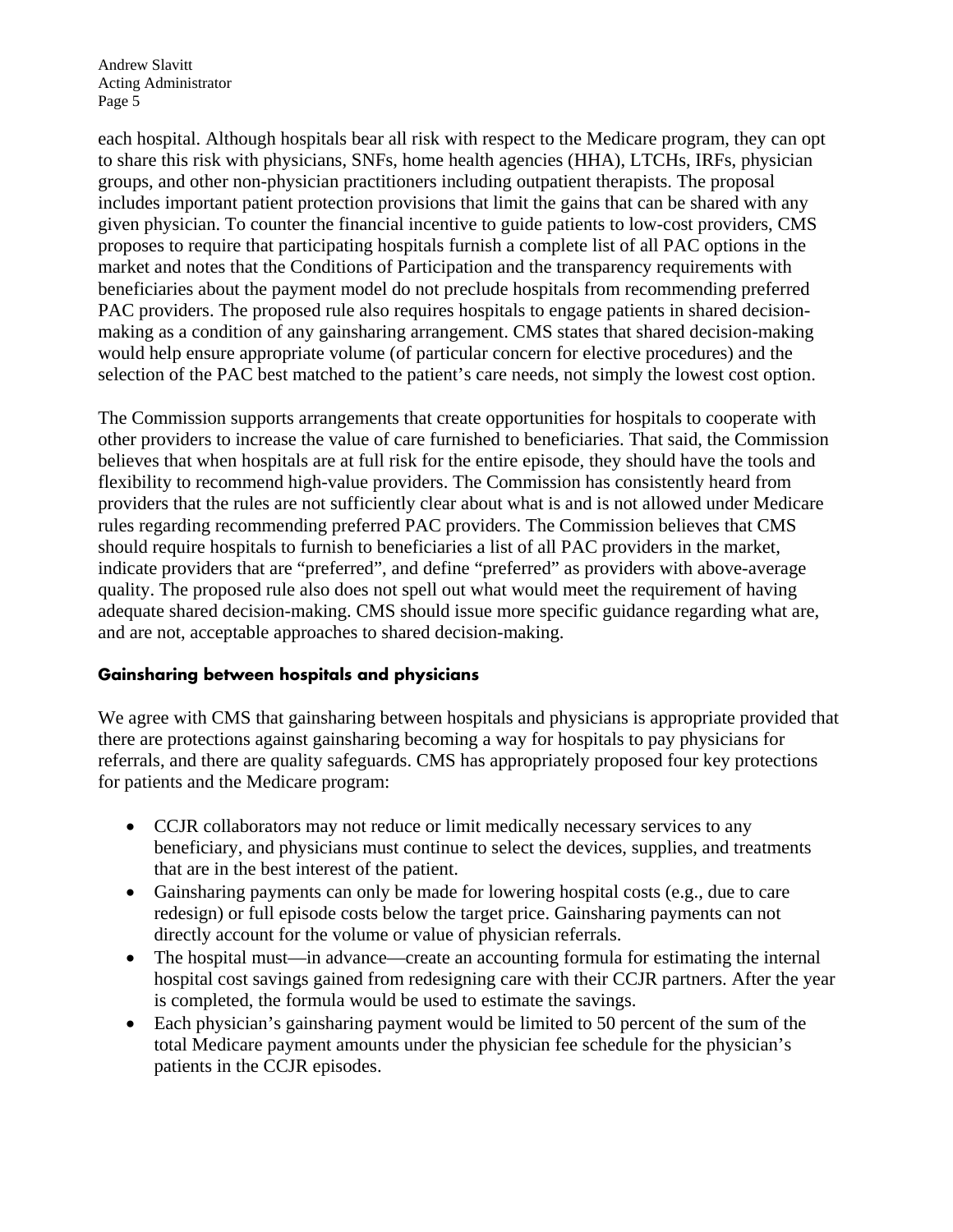The Commission believes CMS should add other provisions for gainsharing. First, a hospital should not be required to offer risk-sharing arrangements to all physicians in its market. Hospitals should be allowed to exclude physicians who are not contributing to efficiencies or who furnish poor quality of care. Second, a hospital should be required to have the same arrangement for all physicians in the gainsharing pool—the per episode payment should be equal among all physicians in the pool. Third, physicians in the gainsharing pool should be judged across all the cases treated by all of the physicians in the pool, meaning that no bonuses should be paid on a patient-specific basis. These requirements would limit the incentives for physicians to select low-cost patients and encourage physicians to cooperate to lower hospital costs, improve quality, and reduce Medicare episode costs.

### **Risk-sharing between hospitals and PAC providers**

Under the proposed rule, hospitals can elect to pursue arrangements with PAC providers to share the risk for the 90-day bundle spending. The Commission believes that provisions similar to those governing gainsharing between hospitals and physicians should apply to the arrangements between hospitals and PAC providers. Hospitals should not be required to offer risk-sharing arrangements to all PAC providers in their markets and the arrangements they have should be identical across PAC providers. Further, the risk or reward would be calculated for all PAC providers used by a hospital, not on a patient-specific or PAC provider-specific basis. This approach to "pooling" the performance of the PAC providers would create incentives for them to cooperate to jointly lower episode costs. Similar to the gain-sharing requirements for physicians, the risk-sharing arrangement between a hospital and its PAC providers should be based on the change in per episode spending in the performance period. A hospital can discontinue its risk-sharing arrangement with PAC providers that do not contribute to lowering episode spending.

#### **Reporting of risk-sharing arrangements**

CMS also asked for comments on whether the hospitals should have to report gainsharing payments made to physicians and other providers. Because the Commission supports transparency around providers' financial relationships with other entities, it believes this information should be made available. Each hospital should have to report gainsharing payments made to each physician. They should also be required to report the reconciliation payments made to physicians, nonphysician practitioners, and each PAC provider. This information can be used to evaluate the size of the incentives needed to change behavior.

#### **An alternative to consider: Extend risk bearing to all providers**

CMS proposes to put only hospitals at risk for episode spending. A hospital can, in turn, share its risk with other providers if the hospital and the other providers agree to a risk-sharing arrangement. Yet while a hospital and its physicians shape the spending during the hospital stay and the selection of the initial PAC used, physicians are not required to be at risk for the 90-day episode spending. Similarly, PAC providers influence how much PAC is used and the rate of hospital readmissions but are not directly at risk for the 90-day episode spending. Therefore, in future CCJR models, CMS could consider directly extending the risk to the other providers. Otherwise, the financial interests of the hospital and other providers would align only if both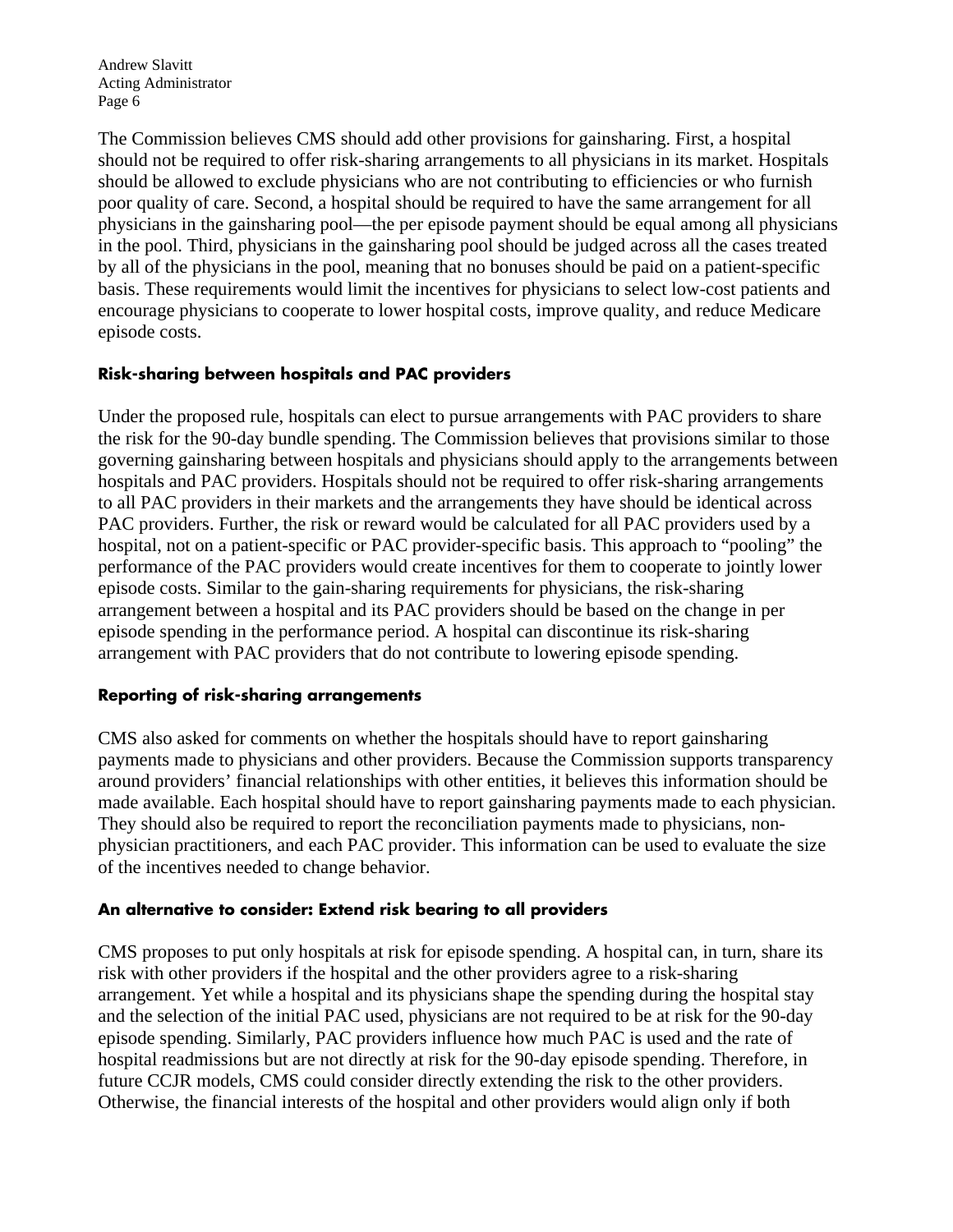parties opt for the risk-sharing arrangement. Requiring risk-sharing with other providers would align the financial interests of all providers involved in the care during the episode.

One way this alternative risk-sharing could work is to have the major actors in the episode (the hospital, the hospital-based medical staff, and the PAC providers) share in any reconciliation amount up to their share of the 90-day actual episode spending during the performance period. For example, if a SNF's spending across all stays during the performance period made up one third of the actual episodes' spending, the SNF would be at risk for one-third of the reconciliation amount. Savings would accrue to PAC providers if patients were referred less frequently to PAC, less frequently to subsequent PAC, or more frequently to lower-cost PAC settings. Assuming preferred providers have higher volume, they would receive a higher share of any reconciliation amount compared with other providers.

# **Monitoring provider behavior**

As with any prospective payment system, bundled payments may create an incentive to furnish fewer services than medically necessary, to use low-cost settings even if another setting is more appropriate, to delay care until after the bundle is over, and to the increase the number of bundles. These risks increase when providers' incentives are aligned, though continuing to pay providers fee-for-service will dampen this incentive since a provider is paid only when it furnishes care. CMS will need to monitor several aspects of provider behavior that may suggest inappropriate responses to bundled payments.

- To monitor the potential for stinting on care within the bundle, CMS should track readmission rates, complication rates, use of emergency room visits and observation stays, lengths of stay, changes in patient function, and patient experience.
- To detect delays in care, CMS proposes to monitor spending during the 30 days after the 90-day bundles. Indicators of timely care coordination include days lapsed between discharge from the hospital to first PAC use, and days lapsed between hospital discharge and first physician visit.
- To evaluate whether the model resulted in more, potentially unnecessary cases, CMS should compare rates of joint replacement in markets included and excluded from the model.
- To evaluate whether hospitals have shifted their mix of cases, CMS should track the mix of cases (total hip, partial hip, and knee replacements) and the severity of illness of the cases treated.

The proposed design facilitates this evaluation because CMS can compare MSAs included and excluded from the payment model.

MedPAC appreciates the opportunity to comment on the important policy proposals crafted by the Secretary and CMS. The Commission also values the ongoing cooperation and collaboration between CMS and MedPAC staff on technical policy issues. We look forward to continuing this productive relationship.